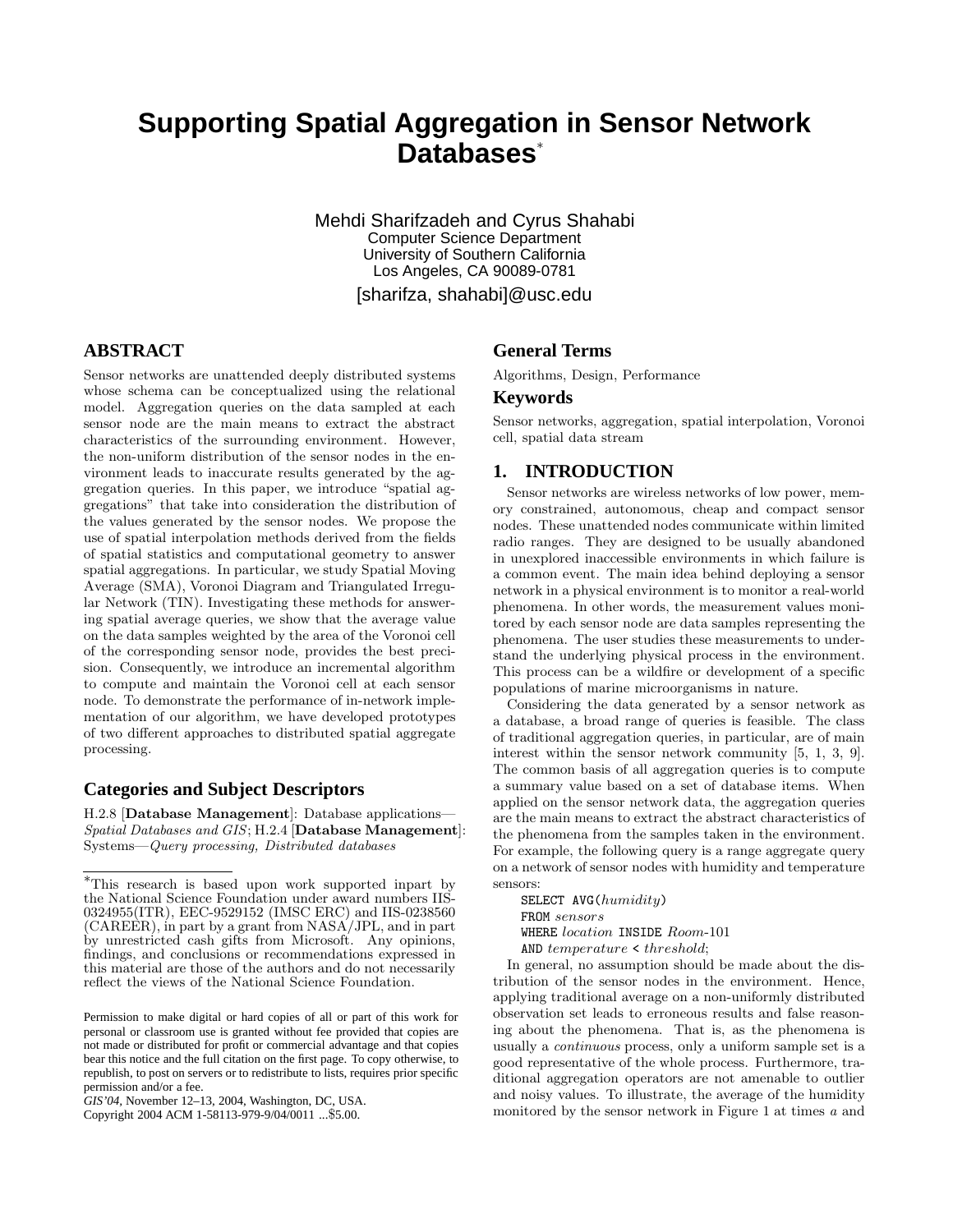*b* is 10. With a continuously increasing humidity from left to right, the real average humidity at time *a* should be 15. While at time *b*, the real average is expected to be close to 5 since sensor node s<sup>4</sup> happens to be close to a local maxima in the space of humidity.



**Figure 1: Two snapshots of a non-uniformly distributed sensor network at times** *a* **and** *b*

While the research on data engineering for sensor networks has been focusing on providing efficient in-network query processing of traditional aggregation operators, our example showed that these operators are not reliable means to observe and study a real-world phenomena. Instead, we propose to use spatial interpolation methods at each node to infer about the missing values at neighboring unmonitored locations. We introduce the use of spatial aggregation on the data generated by sensor networks. With our spatial aggregation operators, the sensor measurements of sparse areas (e.g.,  $s_1$  in Figure 1) contribute more to the final result as compared to those of dense areas. That is, the spatial average operator relies on the value of the node  $s_1$  more than that of s<sup>4</sup> with two other nearby measurements. As of traditional aggregate processing for sensor networks, the spatial aggregation operators should be processed within the network considering power and memory constraints of the nodes.

Two classes of spatial interpolation methods have been proposed in the fields of spatial statistics and computational geometry. The global methods use the knowledge about the entire set of observations to interpolate any of the missing values. Applying these methods at each sensor node with limited local information requires high communication overhead. Instead, with the local methods, only information about a limited neighborhood is needed. Implementing the local methods at a sensor node is still challenging as the communication range of a node may not be sufficient to generate the required local neighborhood. In addition, with more accurate methods, the extent of this neighborhood is dependent on the location of the neighboring observation points (i.e., nodes) which is not fixed.

Throughout this paper, we focus on processing spatial average on the data generated by the sensor nodes. We show the application of the classical spatial interpolation methods to formalize the spatial average operator as a weighted average over sensor measurements. In particular, we study three different methods. The first method, Spatial Moving Average (SMA), divides the deployment field of a sensor network into equal sized grid cells. SMA assigns a value to each cell based on the values of its contained nodes. With SMA, a spatial average is transformed into a traditional average on the values assigned to the grid cells. The second method, the Voronoi method, uses the Voronoi diagram of the node locations to partition the deployment field into convex polygons (i.e., Voronoi cells). The weight assigned by the method to each node is the area of its corresponding Voronoi cell. Finally, the Triangulated Irregular Network (TIN) which is originally an elevation model for visualizing geospatial data uses the Delaunay triangulation of the field. It assigns to each triangle the average value of the nodes located on its

vertices.

We propose two approaches to in-network processing of the spatial aggregation queries. With the semi-distributed approach, a single node computes the weights and assigns them to the other nodes using the location data sent by each node. The distributed approach leaves the task of weight computation to individual nodes. Both approaches can be implemented on top of any traditional aggregation scheme in the sensor networks. Our experimental results show that the overall communication overhead of the semi-distributed approach is always 25% more than that of the distributed approach. This significant result saves a lot of energy in the network nodes.

To exploit the low communication cost of the distributed aggregation processing, we propose a distributed *local* Voronoi cell computation algorithm for sensor networks. We develop this algorithm to be used by each node for computing Voronoi and TIN weights. Our Voronoi cell algorithm can be utilized to generate the Voronoi cell of a query point using a stream of point data. At each sensor node, the algorithm iteratively uses the stream of locations it receives from the other nodes to construct its own local Voronoi cell. To the best of our knowledge, this is the first distributed algorithm for computing the Voronoi cells in a sensor network. The proposed algorithm is completely applicable to any network of mobile nodes as well.

Finally, we conducted several experiments to evaluate the accuracy of the spatial average operators implemented using each of our studied interpolation methods. This is the first work on comparing these spatial aggregation operators in the context of sensor networks. Our experimental results show that the Voronoi-based operator outperforms the other two operators in accuracy. Moreover, considering communication cost, our distributed Voronoi cell computation algorithm outperforms the semi-distributed approach using classical algorithms [6].

The remainder of the paper is organized as follows. Section 2 reviews the current research on aggregation in sensor networks, spatial interpolation and Voronoi cell computation. Section 3 defines spatial aggregation on sensor networks using classical spatial interpolation methods. In Section 4, we describe semi-distributed and distributed approaches to spatial aggregation processing. We propose our algorithm for Voronoi cell computation in Section 5. Section 6 includes our experimental results, and Section 7 discusses the conclusion and our future plans.

# **2. RELATED WORK**

While the database community has proposed many approaches for aggregate processing in database systems, these works focus on efficient processing of the traditional aggregate operators. Literature on spatial databases also mainly focus on modelling issues, the class of nearest neighbor queries and index structures to provide fast answers to the queries [2]. Meanwhile, the research work on aggregate processing in wireless sensor networks is orthogonal to our work on spatial aggregate processing. We can utilize any energy-efficient average aggregate processing algorithm to process our spatial average operators.

Intanagonwiwat et al. in [3] discuss direct diffusion, a set of novel techniques to data-centric routing through the network. Their proposed operators are used to provide energyefficient in-network data aggregation. Our spatial query processing scheme is capable to use the established aggregation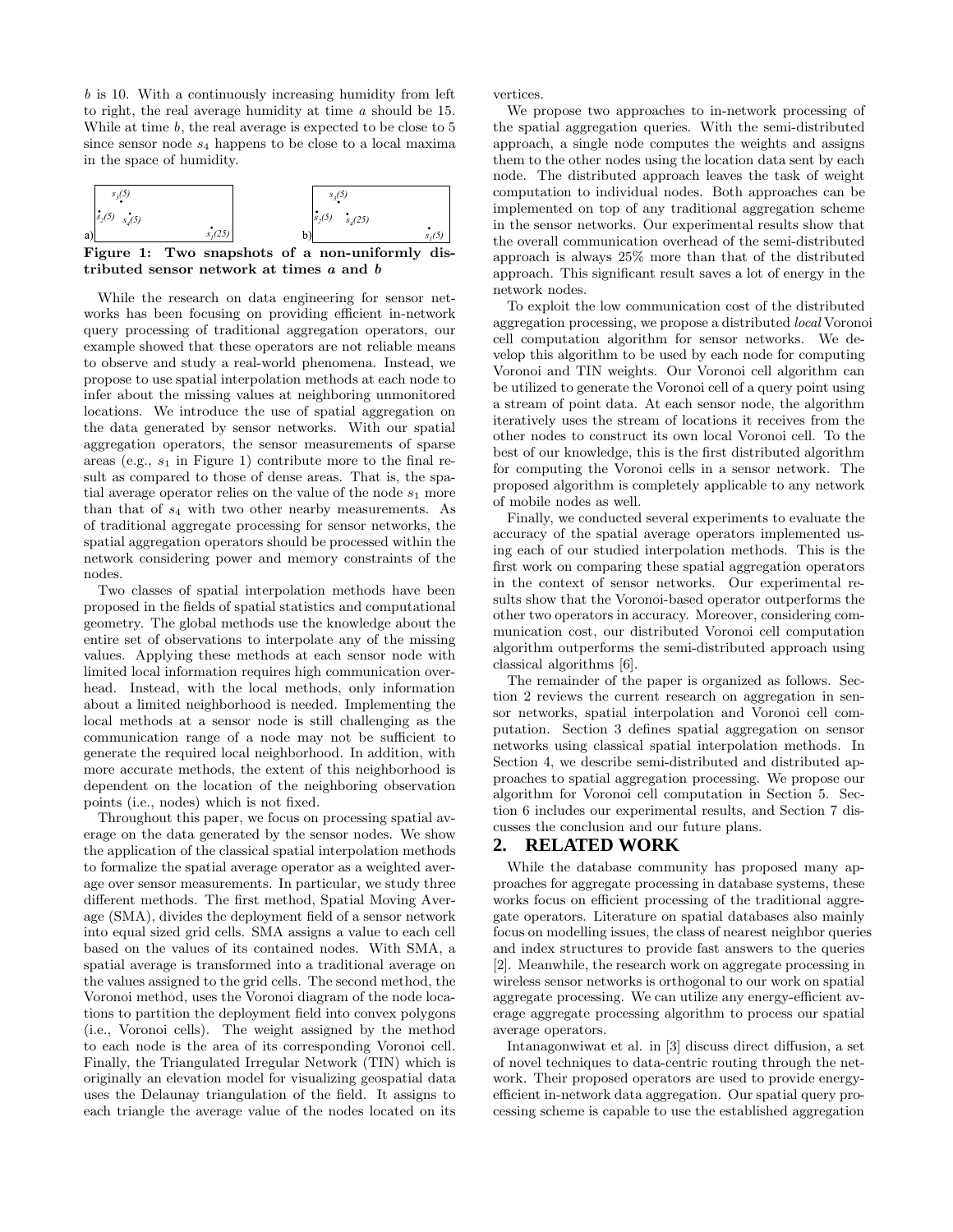path in their opportunistic and greedy approaches [3].

Madden et al. in [5] proposed TAG, an aggregation service as a part of TinyDB  $<sup>1</sup>$  which is a query processing system</sup> for a network of Berkeley motes. The service employs a SQL interface to the sensor data streams. It presents innetwork processing of the aggregation queries on the data generated in the sensor network. We use the ad-hoc query routing algorithm of TAG to disseminate our query into the network. Our spatial aggregate operators are compatible with the aggregate processing of TAG and easily portable to TinyDB.

Zhao et al. in [9] introduce an architecture for sensor network monitoring. Their architecture benefits from an energy-efficient aggregate processing for network properties (digest functions). An average query is computed on the digest tree which their digest diffusion scheme constructs. This digest tree can also be used as a query tree to route a spatial average query through the network. Similar to TAG, they process an average query through computing and forwarding partial results at the nodes on the digest tree.

The Voronoi diagrams have been extensively studied in the field of Computational Geometry [6]. However, the focus has been on the efficient computation and representation of these diagrams for an entire set of points. The only research works on computing Voronoi *cell* of a point is the two approaches presented in [7] and [10]. Stanoi et al. [7] study the problem of finding the influence set (Voronoi cell) of a query point considering data points stored in the database. They show how this problem can be reduced into nearest neighbor and range queries. They propose an algorithm to extract a superset of all the data points which can potentially contribute to the Voronoi cell of the query point. However, they define a rectangular range that includes this superset as they intend to use an R\*-tree index to retrieve the set. Our approach is similar in determining how a local cell can be affected by the recently received locations at each sensor node. However, we use a radial range to be compatible with the communication style of the nodes. In addition, we propose the update procedure for the local Voronoi cell that they do not address. Zhang et al. [10] also propose an approach to compute the cell (validity region in their terminology) when the data points are indexed by an R-tree. Their ray shooting scheme benefits from time parameterized nearest neighbor queries using an R-tree. However, our assumption is that a sensor node with a limited memory space needs to compute the cell while the location of all the data points are not available at the time of computation.

#### **3. AGGREGATION ON SENSOR NETWORKS**

A sensor network SN consists of n sensor nodes deployed over an area  $R$ . Each sensor node  $s$  is equipped with different types of sensory devices. In general, the sensor nodes are not of the same type. They are monitoring different types of values depending on their assigned task within the network. However, to simplify our discussion and without loss of generality, we assume that all sensor nodes in our sensor network SN are operationally equal. Each sensor in node s continuously samples a value v measuring the phenomena being monitored (e.g., a temperature sensor samples the temperature at the location of the sensor node). Without loss of generality, we assume that all sensors are sampling the corresponding values at the same time intervals. Each

sensor node has m sensors generating corresponding values  $v_1, \ldots, v_m$ . Let the unique fixed location of the sensor node s in the 2-d space,  $(x, y)$ , be known to the sensor node. Therefore, the sensor node  $s$  generates a data tuple  $d$  of the form  $\langle x, y, t, v_1, \ldots, v_m \rangle$  at each time-stamp t. We conceptualize the set of data tuples generated by all  $n$  sensor nodes in SN as a relational table T. Each row of the table is uniquely identified using the location and time columns as the primary keys.

A set of different aggregation queries are now formally definable on the the realized conceptual model of the sensor network. The average query in Section 1 can be generalized as follows  $2$ :

SELECT  $aggr(exp(attrs))$ 

FROM T

[ WHERE  $(x, y)$  INSIDE  $R$ 

 $[$  AND  $pred$  ]]

As in traditional databases, the above query applies the aggregation operator aggr on non-spatial attributes attrs of a *discrete* set of data items which are qualified according to the predicate clause pred and their location attribute being inside region R.

A spatial aggregation query on the same set of data is defined using the same SQL statement. This means that the interface of the spatial aggregation query is the same as that of traditional aggregation query but the functionality is totally different. Considering the fact that the data items are discrete observations representing a phenomena in the space, the spatial operator computes the summary value for all the data items which can be extracted from the continuous space of the data items according to the query predicate/constraints. These data items need not to be monitored at a specific location (i.e., stored in our conceptual database). For example, in the context of sensor networks, we only have access to those data items which are measurements of an actual sensor node located at a position in the space. A spatial aggregation operator needs to *infer* about the data items at the positions in the space  $R$  where there are no sensor nodes. It means that the query processing for the aggregation operator needs to apply an interpolation method to find the missing values.

Although the functionality of a spatial aggregation is different from that of its corresponding traditional aggregation, it may result in the same answer value. To be specific, the results of applying operators such as MIN (or MAX) to a discrete set of observations and the same set including interpolated data items is not different. The rationale behind this is that these characteristics of the set are invariants during the interpolation procedure. However, AVERAGE and SUM operators are different comparing to their corresponding traditional operators. The reason is that they take to the consideration the distribution of the data samples. Finally, COUNT operator is an example of the aggregation operators which does not have a meaningful corresponding spatial operator. Here, throughout this paper, we focus on spatial average query as a basic instance of the class of spatial aggregation queries.

Assume that the aggregation operator will be applied only on one attribute (i.e., one column of table  $T$ ) and the predicate clause pred is omitted without loss of generality. To be specific, consider the sensor network in Figure 2a. Each sensor node  $s_i$  located at  $(x_i, y_i)$  generates a value  $v_{it}$  at

<sup>1</sup>http://telegraph.cs.berkeley.edu/tinydb/

<sup>2</sup>Throughout this paper, aggregate queries do not specify a GROUP BY clause.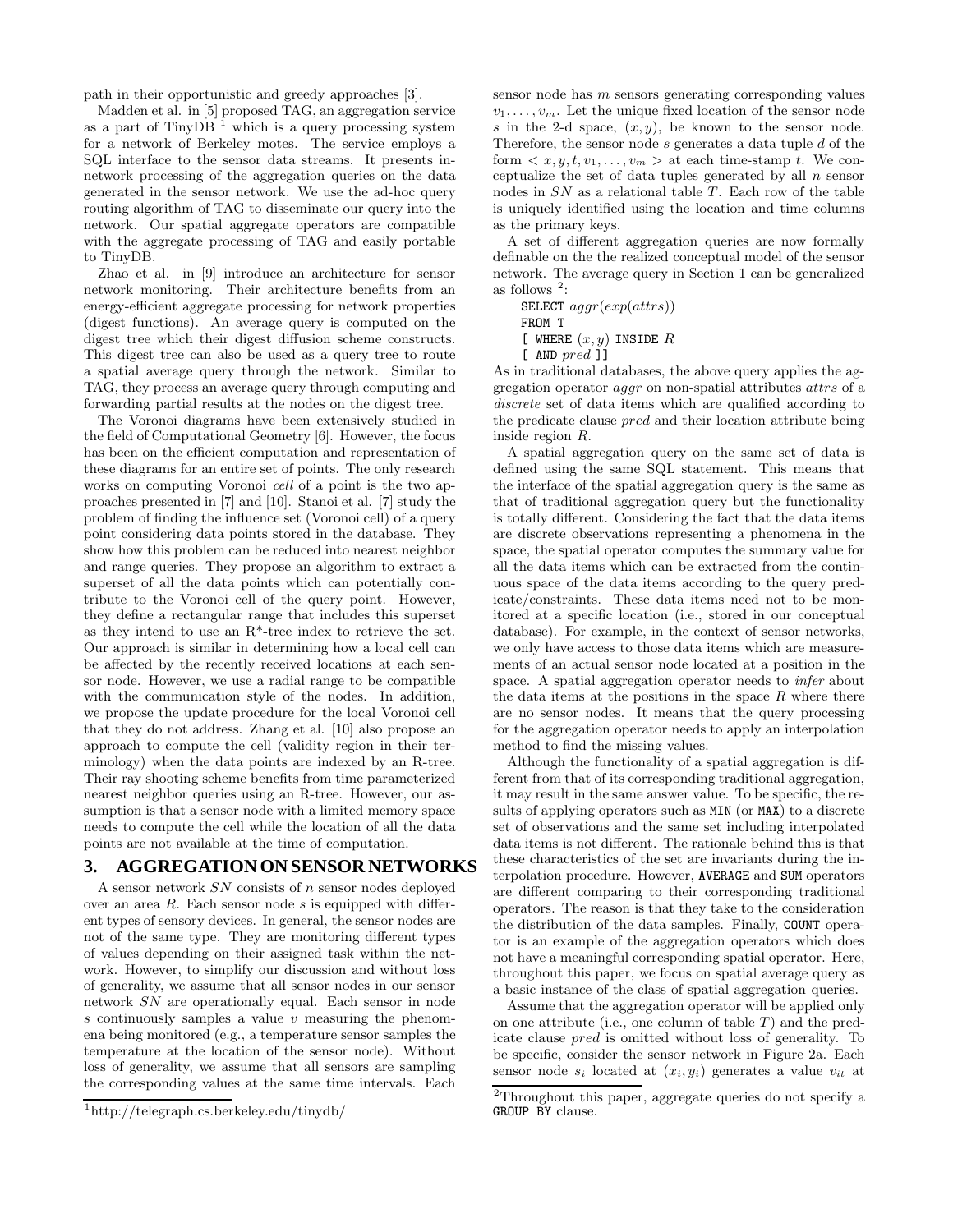

**Figure 2: a) A snapshot of a sensor network consisted of 9 sensor nodes with their sampled value, and b) its Voronoi diagram interpolating the value** of the location  $\times$  to the value of sensor node  $s_1$ .

time t resulting a tuple of the form  $\langle x_i, y_i, t, v_{it} \rangle$ . The traditional average on values  $v_{it}$  at time  $t_x$  is formulated as  $\sum_{i=1}^{n} v_{it_x}/n$ . Let the function  $v(x, y)$  gives the value of each location  $(x, y)$ . Therefore, values  $v_{it}$  are samples of this function at specific locations. The spatial average of the function  $v(x, y)$  over the continuous region R is formally defined as follows:

$$
SAVG = \frac{1}{area(A)} \cdot \int_{R} v(x, y) dx dy
$$
 (1)

Spatial interpolation is the main mean to provide values for unmonitored locations. "*Spatial interpolation is the procedure of estimating the values of properties at unsampled sites within an area covered by existing observations*" [4]. Different spatial interpolation methods have been proposed for environmental datasets, discrete observations at some locations in the environment. The field of spatial statistics categorizes these methods into global and local groups based on the set of observations they use to interpolate missing values. The group of global methods apply a single function to the whole set of observations in the space. *Trend surface analysis* is an example of the methods in this group. The local methods instead apply a common function repeatedly to subsets of the observed points. These methods such as Spatial Moving Average (SMA) usually generate the interpolated data as a set of local results.

Considering the need for in-network implementation of the aggregations on sensor networks [5], it is clear that global interpolation methods which require the whole set of sensor node measurements are not practical. In the remainder of this section, we briefly describe several local interpolation methods, namely, Spatial Moving Average (SMA), Voronoi Diagram and Triangulated Irregular Network (TIN). We will formally define how each one of our investigated methods calculate the spatial average as a weighted average on the individual sensor values.

## **3.1 Spatial Moving Average (SMA)**

Spatial Moving Average method is widely used in different fields such as GIS and image processing. SMA divides the space using equal size grid cells. The value assigned to each location in the grid cell is then defined as a weighted average of the value of all observation points inside the cell. The corresponding weight of each value is  $1/d$  where d is its distance from the center of the grid cell. For example, SMA assigns  $\frac{(5/2 + 3/1 + 7/2)}{(1/2 + 1 + 1/2)} = 4.5$  to the grid cell including  $s_1$ ,  $s_4$  and  $s_5$  in Figure 2a.

The spatial average is defined in terms of the average on the values assigned to grid cells. Let  $S_{\Box}$  be the set of all grid cells partitioning the region  $R$ . The value assigned to a grid cell  $\delta$  including all sensor nodes  $s_i$  with values  $v_{it}$  is  $v_{\delta} = \sum_{s_i \in \delta} v_{it} * \frac{1}{d_i} / \sum_{s_i \in \delta} \frac{1}{d_i}$ . Based on the SMA method, the spatial average is computed as follows:

$$
SMA\_Avg = \frac{\sum_{\delta \in S_{\square}} v_{\delta}}{\sum_{\delta \in S_{\square}} 1}
$$
 (2)

We reformulate the above average into a weighted average on the sensor values. Let  $G(s_i)$  be the the grid cell including the sensor node  $s_i$ . We rewrite Equation 2 as follows:

$$
SMA\_Avg = \frac{\sum_{i=1}^{n} \left( \frac{1}{d_{i} * \sum_{s_{j} \in G(s_{i})} \frac{1}{d_{j}}}\right) * v_{it}}{\sum_{i=1}^{n} \left( \frac{1}{d_{i} * \sum_{s_{j} \in G(s_{i})} \frac{1}{d_{j}}}\right)}
$$
(3)

The above equation shows that for each point  $s_i$  an SMA weight  $w_i$  can be defined in the SMA method.

# **3.2 Voronoi Diagram**

The use of Voronoi diagram which is sometimes termed as Thiesson polygons is based on Tobler's first law of geography [8]. The law says: "*everything is related to everything else, but nearby things are more related than distant things*". This fact implies *spatial autocorrelation* for the observations in a geographic space. It means that there is a relation between values monitored at the neighboring locations.

This method assigns to a location with an unknown value the value of its closest location in the observation set. Therefore, there is always a unique value interpolated for each location. In other words, the space is partitioned with  $n$ sensor nodes (i.e., observation points) into n convex polygons (Voronoi cells) such that each polygon contains exactly one sensor node and every other location in a given polygon is closer to its corresponding sensor node than to any other node. The value of each location is interpolated to the value at its closest sensor node. To illustrate, in Figure 2b the value at location shown as  $\times$  is the same as that of  $s_1$  (i.e., 5).

Considering this interpolation scheme, the spatial average over a continuous region  $R$  is translated into a weighted average on the values of all sensor nodes in R. The Voronoi weight assigned to each sensor node value is the area of its corresponding Voronoi cell. Formally speaking, let  $V_{s_i}$  and  $area(V_{s_i})$  be the corresponding Voronoi cell of the sensor node  $s_i$  and its area, respectively. Using the Voronoi diagram method, the spatial average on values  $v_{it}$  generated by n sensor nodes  $s_i$  at time t is measured as follows:

$$
Voronoi \tAvg = \frac{\sum_{i=1}^{n} area(V_{s_i}) * v_{it}}{\sum_{i=1}^{n} area(V_{s_i})}
$$
(4)

The averaging function in Equation 4 is amenable to nonuniform distribution of known values (i.e., sensor nodes) over the space. Each known value in the space is a representative for the value of a subset of locations in the space with an unknown value. In a sensor network implementation, each sensor node participates in the average value with a weight proportional to the area of the corresponding Voronoi cell.

## **3.3 Triangulated Irregular Network (TIN)**

TIN is a vector-based method used as a digital elevation model. It is a method to generate a 3-dimensional model for the elevation data collected at a set of observation points in 2-d space. The method generates the model in two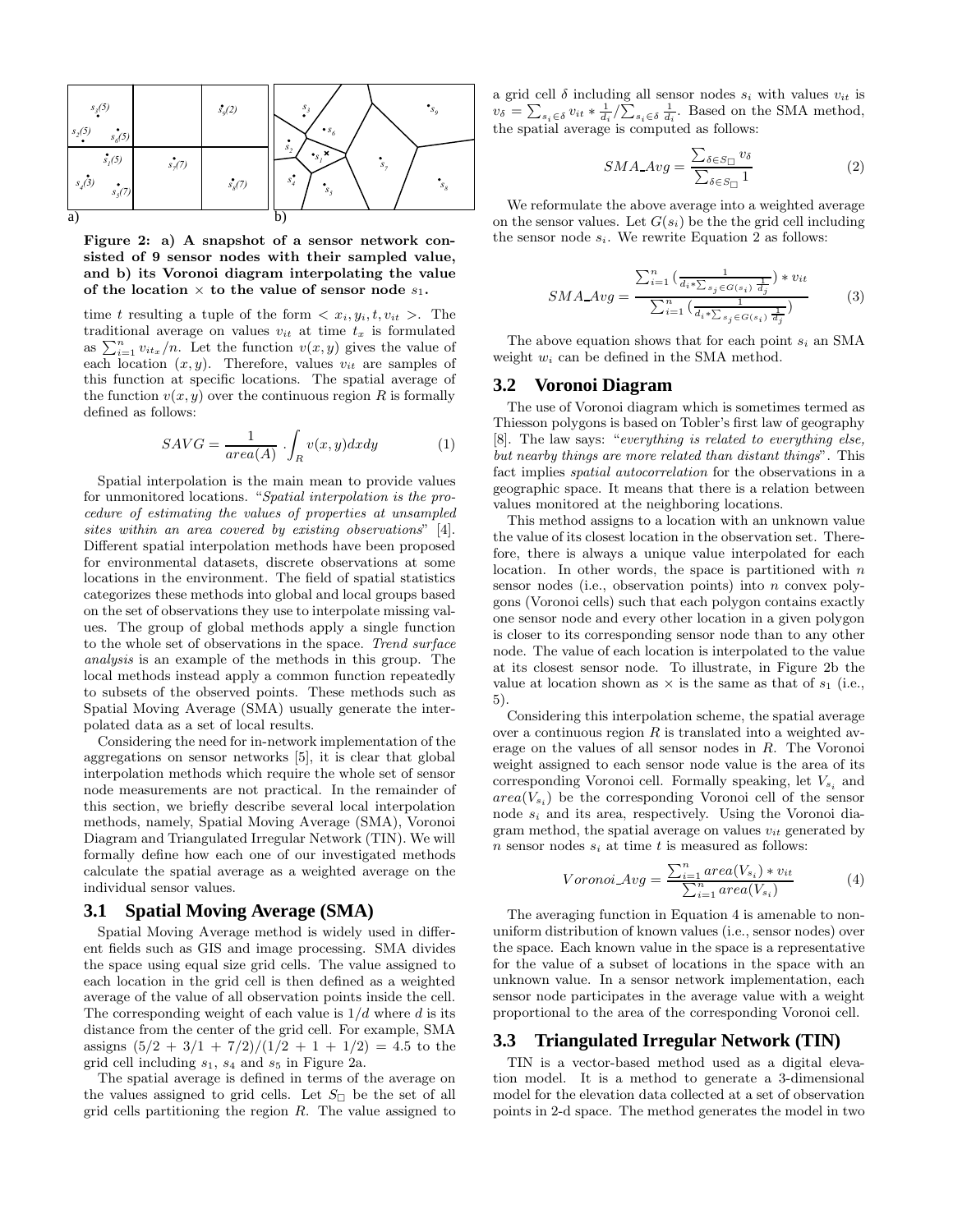

**Figure 3: The Delaunay triangulation of the sensor network in Figure 2a, interpolating the value of the**  $\textbf{location}(x, y)$ .

steps. First, all the observation points which are of the form  $(x, y, z)$  are projected to the xy plane. The Delaunay triangulation of the  $xy$  plane is created using the set of projected points. This is a unique partitioning of the space using triangles formed by neighboring points in the Voronoi diagram as their vertices. Then, for each triangle in the  $xy$  plane  $(\triangle s_1 s_2 s_3$  in Figure 3) the three observation points corresponding to its vertices are considered. Assuming that the points are not colinear, they define a unique 3-d plane. The projection of the triangle to this plane results a 3-d triangle  $(\triangle s_1's_2's_3')$ . Finally, the set of all 3-d triangles defined by the triangles in the Delaunay triangulation is a 3-d visualization of the observation data.

Although TIN is a visualization technique but it has also been used as a spatial interpolation method. Let the z value of each point be the value of the function  $f(x, y)$  to be interpolated. To interpolate the value of a location  $(x, y)$ , first it is located in the set of Delaunay triangles. Then, it is projected to the corresponding 3-d triangle of its surrounding Delaunay triangle. The z value of the projected point is the interpolated value of the location  $(x, y)$ .

Figure 3 illustrates our example sensor network partitioned by Delaunay triangles. The figure shows how the method assigns a value to the point  $(x, y)$  located inside the triangle  $\triangle s_1 s_2 s_3$ . The triangle  $\triangle s_1' s_2' s_3'$  is the corresponding 3-d triangle which is used to interpolate the value.

Let  $S_{\Delta}$  be the set of all Delaunay triangles in the space. The average of the values over each triangle  $\triangle$   $s_1s_2s_3$  is  $v_{\delta} = (v_{1t} + v_{2t} + v_{3t})/3$ . Using the TIN interpolation, the spatial average of the values  $v_{it}$  generated by n sensor nodes  $s_i$  at time t is computed as follows:

$$
TIN \text{A}vg = \frac{\sum_{\delta \in S_{\triangle}} area(\delta) * v_{\delta}}{\sum_{\delta \in S_{\triangle}} area(\delta)} \tag{5}
$$

As for the SMA method, we rewrite the above formula as a weighted average. Let  $T(s_i)$  be the set of all Delaunay triangles in  $S_{\Delta}$  with  $s_i$  as one vertex. It is clear that  $S_{\triangle} = \bigcup_{i=1}^{n} T(s_i)$ . Rewriting  $v_{\delta}$  in terms of  $v_{it}$  in Equation 5 results in the following:

$$
TIN \_Avg = \frac{\sum_{i=1}^{n} \left(\frac{1}{3} * \sum_{\delta \in T(s_i)} area(\delta)\right) * v_{it}}{\sum_{i=1}^{n} \frac{1}{3} * \sum_{\delta \in T(s_i)} area(\delta)} \tag{6}
$$

In Equation 6, each point  $s_i$  is assigned a corresponding weight  $w_i$ . Interpolation with TIN assigns values only to the locations inside the *convex hull* of the observation points. That is, it assigns no value to the locations which are not inside any of triangles. This shortcoming of the method is overcome by inserting virtual points on the boundaries of the space (e.g., the rectangle bounding the sensor network

in Figure 2a).

### **4. SPATIAL AVERAGE PROCESSING**

We have formalized three different methods for applying spatial aggregation, specifically average, on a set of observation points. In this section, we briefly describe how this query is processed within the sensor network according to each method. Recall that each sensor node  $s_i$  located at  $(x_i, y_i)$  generates a value  $v_{it}$  at time t resulting a tuple of the form  $\langle x_i, y_i, t, v_{it} \rangle$ . Let i be a unique id for the sensor  $s_i$  which can be easily generated using its location. For simplicity, we will refer to the most recent  $v_{it}$  as  $v_i$ .

A query is initiated when a user issues a spatial aggregation query from a *query node* which is a sensor node within the network or a base-station connected to the network. In general, she specifies the query using three parameters: the aggregation operator aggr, the attribute attr and the range R. In our model, the operator is  $AVG$  and the attribute is the single value that each sensor measures.

We use the ad-hoc query routing scheme used in [5] to disseminate the query. As the query is sent through the network a routing tree is organized. Here is how the routing algorithm works. First, the query node broadcasts a message including the parameters of the query, its own id and its level in the query tree (i.e., 0 as it is the root node). Then, each sensor node  $s_i$  which receives the message including sensor id i and level l, selects the sensor node  $s_i$  as its parent, increments the level  $l$  and broadcasts its own id,  $j$ , and the updated level. At each level in the tree, the leaf nodes repeat this task to extend the tree up to the next level. In cases where a node without any assigned level receives more than one message, it chooses the one including the minimum id and ignores the others. The algorithm terminates when each node in the network is assigned a level in the tree.

The above algorithm builds a tree rooted at the query node which is used to send the results back from the nodes to the query node. In Section 3, we showed that all three methods can be formulated as the weighted averages of the values at each sensor node. That is, the average is of the form  $\sum_{s_i \in R} w_i * v_i / \sum_{s_i \in R} w_i$ . Here we show how this result is generated within the network and is sent back to the query node. Assume for now that each node  $s_i$  knows its weight  $w_i$ . Each leaf node  $s_i$  sends  $w_i * v_i$  and  $w_i$  to its parent node. The parent node  $s_j$  maintains two variables representing the partial results: 1)  $WS_j$ , the weighted sum received from its children, and 2)  $W_j$ , the summation of the weights assigned to all of its children. The variables are initialized as  $WS_j =$  $w_j * v_j$  and  $W_j = w_j$ , respectively. On receiving the values from its children, the node updates these variables by adding them to their corresponding variables. It sends the variables to its parent after receiving all the data from its children. Each intermediate node in the tree repeats the above task. Finally, at the query node,  $s_k$ , the answer is delivered to the user as  $WS_k/W_k$ .

Now we discuss how the weights are computed and assigned. In all the three methods, the weight assigned to the value at each sensor node is computed based on the location of the neighboring nodes. We consider two approaches to compute the weights. With the *semi-distributed approach*, the query node computes the weights and delivers them to the corresponding nodes. While with the *distributed approach*, each node computes its own weight using the information about its neighborhood. In the following sections, we describe how each of the two approaches processes a query.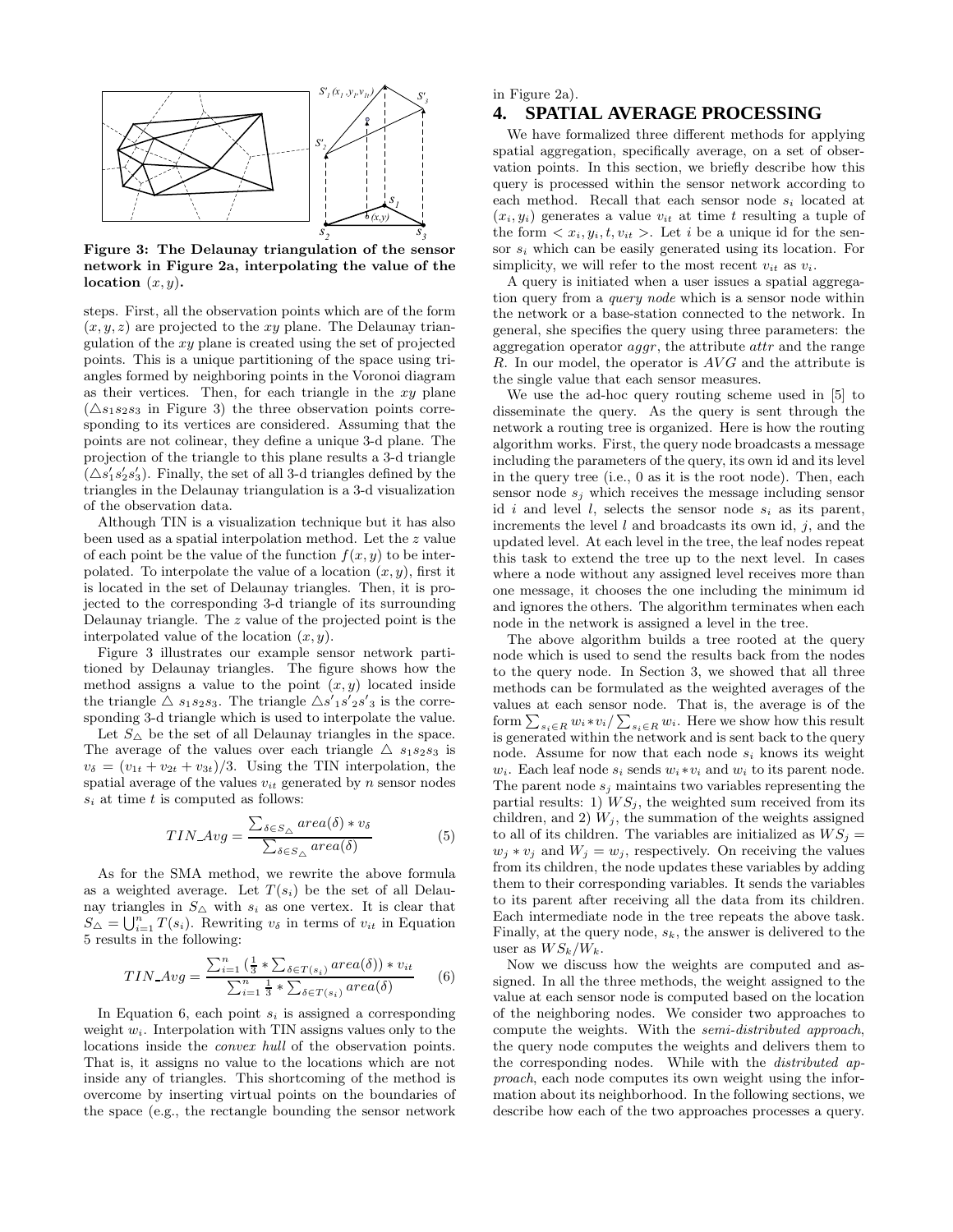# **4.1 Semi-distributed Query Processing**

The semi-distributed processing of the spatial average, consists of two phases. In the first phase, each sensor node sends its location to the query node as soon as the query tree is created. According to the aggregation method, the query node computes the weight of each sensor node. In the second phase, the query node sends the weights to the corresponding nodes over the query tree. Upon receiving the weights by the leaf nodes, they generate the partial results and send them back to their parent node as we discussed earlier in this section. We describe how the weights are assigned at the query node by each method.

#### *4.1.1 SMA*

The query node computes the SMA weights as follows. First, the query node divides the region  $R$  into grid cells using a cell size defined as an input parameter. Next, it finds the grid cell that contains each sensor node using its location. Finally, it computes the weight of the sensor node  $s_i$  using Equation 3.

#### *4.1.2 Voronoi and TIN*

As the Delaunay triangulation can be computed using the Voronoi diagram, the query node uses a single Voronoi construction algorithm on the node locations for both TIN and Voronoi methods. First, the query node applies Fortune algorithm [6] to compute the Voronoi diagram of the set of points (i.e., locations) received from the sensor nodes. Then, the area of the Voronoi cell of each point is computed as the Voronoi weight of the corresponding sensor node (see Equation 4).

For the TIN method, the query node finds the location of all the neighboring nodes in the Voronoi diagram for each node  $s_i$ . Subsequently, it considers all the triangles formed by  $s_i$  and two of its adjacent neighbors (i.e., the set of Delaunay triangles  $T(s_i)$  in Section 3.3). Finally, it uses the area of such triangles to compute the weight of the node based on Equation 6.

The computed weight values will be sent to the nodes during the second phase. Notice that with this approach, we do not send the actual Voronoi cells or Delaunay triangles to the sensor nodes. Each node receives only its weight as a single numeric value.

## **4.2 Distributed Query Processing**

With our distributed approach to the spatial average processing, each node is responsible for computing its own weight. The weight computation is interleaved with the query routing scheme which we described earlier in this section. We modify the ad-hoc query routing algorithm such that each node also incorporates its own location in the broadcasted message. All nodes which receive the message, use the included location in their weight computation.

#### *4.2.1 SMA*

We assume that the communication range of each node is large enough to cover its surrounding SMA grid cell. Therefore, the node receives the location of all the nodes in its grid cell during the query routing algorithm<sup>3</sup>. It finds the distance of each of these nodes from the center of its grid cell and computes the SMA weight using Equation 3. As soon as it computes the weight and receives the partial results from its children, it sends back its own partial result to its parent.

#### *4.2.2 Voronoi and TIN*

In Section 4.1.2, we showed that the Voronoi weight and TIN weights of each sensor node are computed in terms of its Voronoi cell and the neighboring nodes which generate the cell, respectively. Unlike the semi-distributed approach, the node does not use a Voronoi diagram construction algorithm as it needs to compute only its own Voronoi cell. In Section 5, we propose an incremental algorithm to compute the Voronoi cell of a point using a set of neighboring points. Employing the algorithm, upon receiving all the broadcasted locations by each sensor node, it starts computing a local Voronoi cell. Then, it computes the area of its cell as its Voronoi weight. Moreover, as our algorithm returns the location of the neighboring nodes that generate the cell, the TIN weights can also be computed by each node.

The *local* Voronoi cell computed at each sensor node might not be the same as the *global* cell computed by the semidistributed approach specially when the communication range of the node is small. We propose two approaches to resolve this situation. With the *local* approach, it suffices to use the area of the local cell as its weight. With the *global* approach the neighboring nodes exchange their set of locations. When a node receives new locations, it uses our update procedure to polish the local cell (see Section 5). The sensor node terminates the polishing iteration as soon as it receives all partial results from its children or a local timer expires. At this time, the polished local cell is taken as a good approximation for the global cell. We report on the accuracy of both approaches in Section 6. The next section is dedicated to our algorithm for Voronoi cell computation taking place at each node.

# **5. VORONOI CELL COMPUTATION**

The Voronoi cell of a center point  $p$  derived from a given set of points N is a *unique convex* polygon which includes all the points in the space that are closer to the center point  $p$  than other points of the set  $N$ . Each edge of the polygon is a part of the bisector line of the line segment connecting the center point to one of the points in the set. We call each of these edges a *contributor edge*, each of its end points (vertices of the polygon) a *contributor vertex* and its corresponding point in N a *contributor point* to the Voronoi cell. As an example, Figure 4a shows the Voronoi cell of a point  $p$ generated given the set  $N = \{n_1, ..., n_4\}$ . The points  $n_1, v_1$ and the edge  $v_1-v_2$  are the corresponding contributor point, vertex and edge, respectively. The formal definition of the Voronoi cell of a point follows:

*Definition 1.* If  $p$  is a  $d$ -dimensional point,  $N$  is a set of  $n$ points in the d-dimensional space  $\mathbb{R}^d$  and  $d(.,.)$  is a distance metric defined in the space,  $V_p$ , the Voronoi cell of point  $p$ given set N is defined as the *unique convex polygon* which contains all the points in the set  $V_{np}$ :

$$
V_{np} = \{q \in \mathbb{R}^d \mid \forall n_i \in N, d(q, p) < d(q, n_i)\}
$$

Throughout the paper, we assume that the points are in 2 dimensional space and the distance metric is Euclidian. The

<sup>3</sup>When the communication range of the node does not cover the corresponding SMA grid cell, the node may not be able to receive all the location data needed for computing its SMA weight.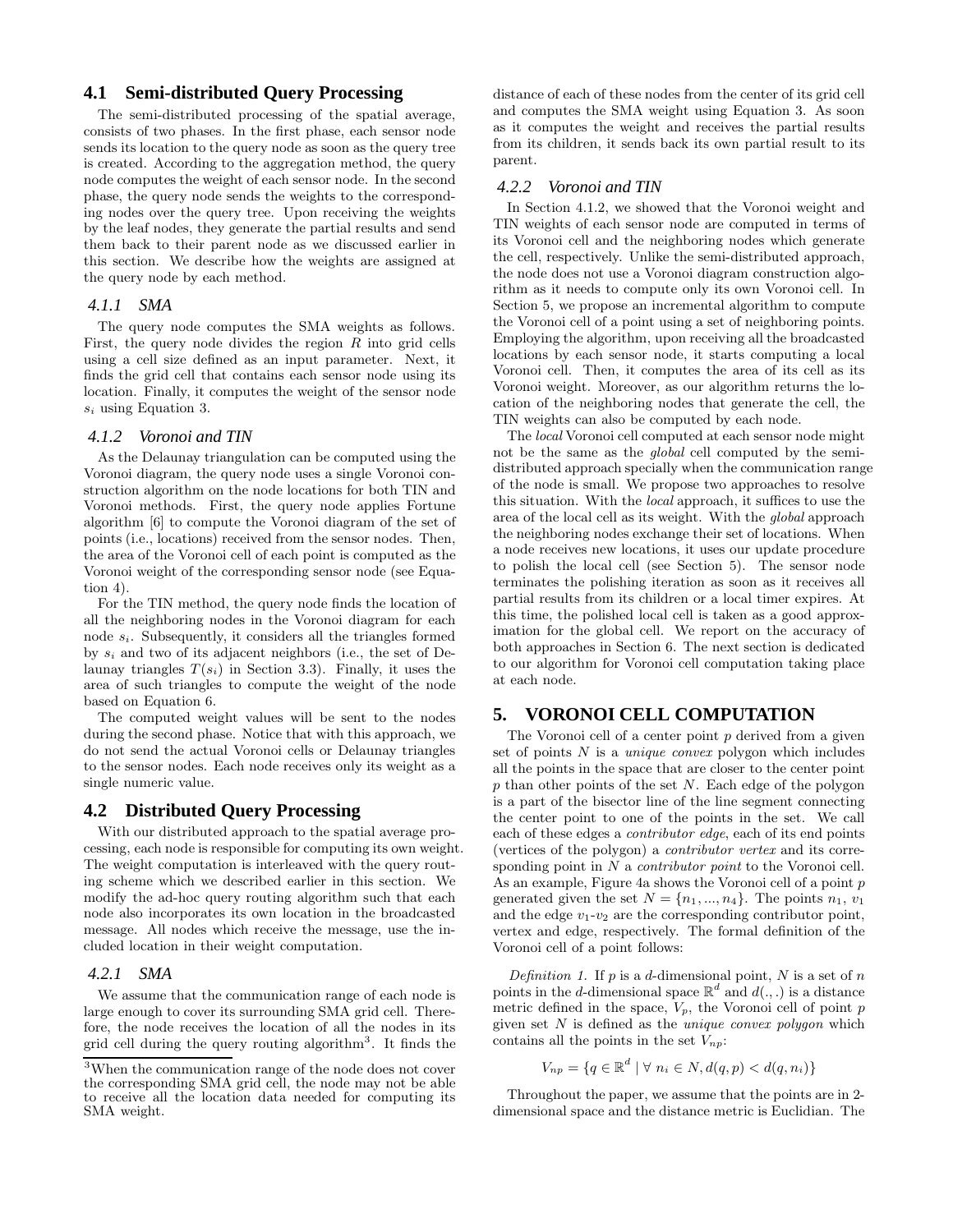

**Figure 4: a) The initial approximation to the Voronoi cell of point** p**. The polygon is the Voronoi** cell of p generated using the points  $n_1, ..., n_4$ . b) An **iteration of the polishing step.**

problem of finding Voronoi cell of a point is the same as extracting the contributor points to the cell from the given point set. Finding Voronoi cells of *all the points* in the set (*Voronoi diagram*) is a classic computational geometry problem. Although this problem has an optimal solution with  $O(n \log n)$  complexity [6], the solution in its original form is not applicable to our problem. The reason is that as a sweeping algorithm it is a global method which considers the whole set of all points.

In this section, we briefly describe our algorithm for finding the Voronoi cell of a certain point given the set of all neighboring points. We identify two different cases of the problem for each of which we propose a robust solution. The first case, termed the *global* case, is when the set N is a static set of points and is completely known at the time of computing the Voronoi cell. In this case, the set of contributor points to the Voronoi cell is a subset of the initial given set N. We define the second case, *local* case, as the situation in which the set  $N$  is dynamically updated. That is, the points in the set  $N$  will be added to or deleted from the set over the time. However, throughout this paper, we refer to the local case as a special case when points are only added to  $N$ . In the local case, the set  $N$  is not completely known and some of the member points are missing at the time of computation. The set is incrementally completed and each update operation to the set may trigger an update to the Voronoi cell of the point.

## **5.1 Global Voronoi Cell**

Assume that we are given a point  $p$  and a set of  $n$  points N. The trivial solution to the problem is to examine all  $n$ half planes formed by  $n$  bisector lines and generate the cell as their intersection. Considering the complexity of finding all pairwise intersections, this solution takes  $O(n^2)$  in time. We propose an algorithm which starts with an approximation of the Voronoi cell and incrementally refines this approximation to generate the accurate cell. The algorithm consists of two main steps: approximation and polishing. We describe each of these steps in turn.

The approximation step strives to find a superset of the accurate Voronoi cell. This set which is a convex polygon has the useful property that it can be reduced into the Voronoi cell using a sequence of clipping operations defined by a set of bisector lines. We generate this approximation using a small subset of points in  $N$ . First, among all the points in  $N$  we find the four closest points to  $p$ , one in each quadrant formed by two perpendicular lines intersecting at p (See Figure 4a). We name these four points  $n_1, ..., n_4$ . Second, for each  $n_i$  we draw the bisector line of the line

|                | $\overline{Approximate}$ VoronoiCell(Point p, Neighbors N) { |
|----------------|--------------------------------------------------------------|
| $\overline{2}$ | Divide the space into equal quadrants $Q_1, , Q_4$ ;         |
| 3              | $n_i = NN(p)$ in $Q_i$ ;                                     |
| $\overline{4}$ | $H_i =$ half plane including p defined by                    |
|                | bisector line of $p$ -n <sub>i</sub> :                       |
| $\overline{5}$ | $V_p =$ polygon bounded by $H_1, , H_4$ ;                    |
| 6              | Set the candidate contributor points;                        |
|                | Return $V_n$ : }                                             |

**Figure 5: Initializing an approximation to the Voronoi cell.**

segment  $p - n_i$ . This bisector line divides the space into two half planes. Consider the space defined by the half plane including  $p$  is termed  $H_i$ . Finally, the intersection of all half planes  $H_1, ..., H_4$  will define a bounded polygon which is a triangle or a quadrilateral. The set of the points  $n_i$  which their half planes form this polygon and their corresponding edges of the polygon are initial *candidate* contributors to the Voronoi cell of p. We store these candidate contributor point-edge pairs as a representation of our initial approximation. Therefore, we can access each point using its corresponding edge (or vertex) and vice versa.

The reason we use points  $n_i$  as the initial candidate contributors is that more likely their corresponding half planes will generate a bounded polygon. But there are still cases when the intersection of half planes is an unbounded region in the space. In these cases we can randomly choose a point from N located in the unbounded region and close the region using its corresponding half plane.

The polishing step is an iterative step which tries to refine the approximate cell generated during the first step. In each iteration, we examine current candidate contributor vertices in turn and find the first vertex  $v$  which is closer to a point  $NN(v)$  in N other than p. Then, we draw the bisector line of the line segment  $p-NN(v)$ . Considering the fact that the current approximate polygon is convex, it is clear that the line intersects the boundaries of the polygon in exactly two points  $v_1$  and  $v_2$ . As Figure 4b shows, the bisector line divides the polygon into two polygons  $(V_p$  and  $V_{NN(v)}$ ). We identify  $V_p$  and  $V_{NN(v)}$  as the polygons including points p and  $NN(v)$ , respectively. Finally, we update our current polygon into  $V_p$  by clipping the current approximate polygon with the bisector line. This update operation is easily applied by first excluding all old candidate contributor points and their corresponding edges/vertices which are in  $V_{NN(v)}$ . Then  $NN(v)$  and two intersection points  $v_1$  and  $v_2$ are added as the new candidate contributor point and its corresponding vertices, respectively.

As the set N is fixed, the Voronoi cell is finalized when there is no candidate contributor vertex with a closest point other than p. As a result, all candidate points, edges and vertices are actual contributors to the Voronoi cell  $V_p$ . Consider the worst case which is when we include each point in  $N$  as a candidate contributor point once during one of the iterations. Each non-contributor point will be excluded from the approximate cell during a different iteration and will never be included in the future. This means that the iteration in the polishing step eventually terminates. Figures 5 and 6 show the pseudo-code for our algorithm.

## **5.2 Local Voronoi Cell**

In a sensor network, the messages including the position of the neighboring nodes incur a delay proportional to their distance to the receiver node. Therefore, it might be the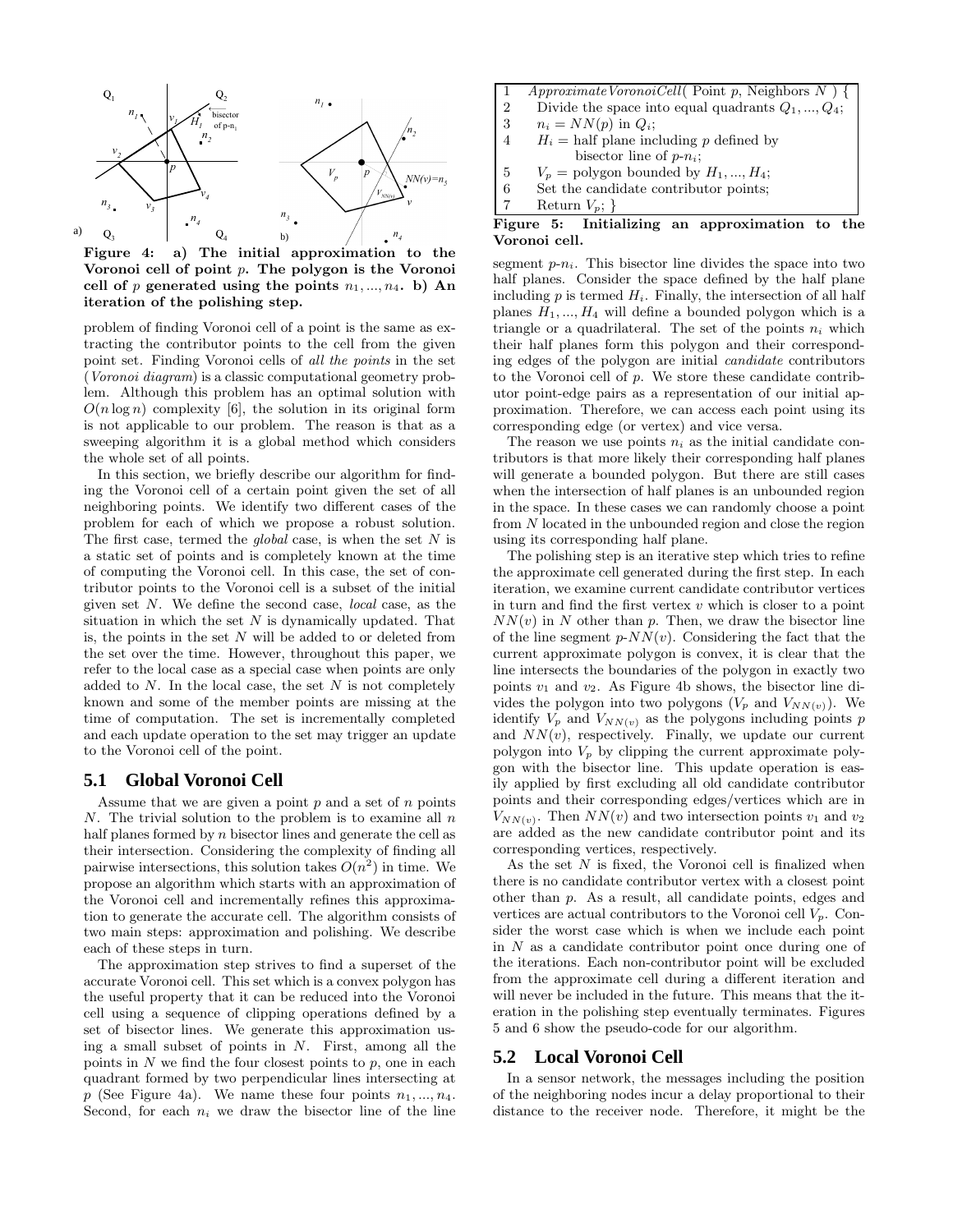|                | $Find VoronoiCell$ (Point p, Neighbors N)            |
|----------------|------------------------------------------------------|
| $\overline{2}$ | $V_p = ApproximateV or onoiCell(p, N);$              |
| 3              | $\text{do}$                                          |
| $\overline{4}$ | $V_v = V_n \text{.} vertices;$                       |
| 5              | $v =$ first vertex in $V_v$ so that $NN(v) \neq p$ ; |
| 6              | Clip $V_p$ with <i>bisector</i> (p, $NN(v)$ );       |
|                | $V_p$ = portion of $V_p$ including p;                |
| 8              | Update candidate contributor points;                 |
| 9              | } while( $v \neq null$ );                            |
| 10             | Return $V_n$ ; }                                     |

**Figure 6: Computing the global Voronoi cell.**

1 *UpdateVoronoiCell* (Point p, VoronoiCell  $V_p$ , AddedNeighbors  $N_i$  ) { 2 do { 3  $V_v = V_p \cdot vertices;$ 4  $v = \text{first vertex in } V_v \text{ so that } NN(v) \neq p;$ //  $NN(v)$  is the closest point to v in  $N_i$ 5 Clip  $V_p$  with *bisector*(p,  $NN(v)$ ); 6  $V_p =$  portion of  $V_p$  including p; 7 Update candidate contributor points; 8 } while( $v \neq null$ ); Return  $V_p$ ; }



case that when a node needs to compute its Voronoi cell, it would not have enough information about its neighboring nodes (i.e., the set  $N$ ). If the node applies our global Voronoi cell algorithm (Figure  $6$ ) using the set N known at the time, the generated *local* Voronoi cell may not be the same as the actual *global* cell which would have been generated using the position of all the neighboring nodes. Depending on the application, the sensor must decide whether to use the local Voronoi cell or to compute the global cell using the local one as an initial approximation. In this section we assume that the goal is to achieve the global cell.

A straightforward solution to the problem is to keep applying the iteration in Figure 6 whenever new points are added to N. The iteration refines the local Voronoi cell computed using points in the old set  $N$ . The new update procedure which is similar to our global algorithm is illustrated in Figure 7. To summarize, computing the global Voronoi cell of a point  $p$  consists of the following steps:

- 1. When the first neighboring set  $N_0$  is known, compute  $V_p$  using  $FindV or onoiCell(p, N_0)$ . Notice that in this step  $N = N_0$ .
- 2. On receiving  $N_i$ , an update to the neighboring set N at time *i*, apply  $UpdateV or onoiCell(p, V_p, N_i)$  to polish the current  $V_p$ . Notice that in this step  $N = \bigcup N_j$ ,  $0 \leq j \leq i$ .

Although the above procedure results in a global Voronoi cell for a given point, but the termination of the polishing step can not be guaranteed. This is because as a new set of points  $N_i$  is added to N, each single point in  $N_i$  is likely to be a contributor to the Voronoi cell. We now prove that the order in which a sensor node receives  $N_i$ , guarantees the convergence of the polishing step. On one hand, it is clear that if a point  $q$  is far enough from the center point  $p$ , it will not be a contributor to the Voronoi cell. On the other hand, the order in which a sensor node receives the location of the other sensor ndoes (i.e., points in  $N$ ) is related to their distances from the sensor node location (point  $p$ ); with a high probability, closer points are accessible earlier than



**Figure 8:** The effect of the two new points  $q_1$  and  $q_2$ **on the Voronoi cell of** p**. The neighborhood region** C is a superset of all circles  $C_i$ **.** 

farther points. Let  $max(N_i)$  be the farthest point from p in  $N_i$ . For each point p, if  $N_i$  and  $N_j$  are received at times i and j, respectively  $(i \le j)$ :

$$
d(q, p) < d(max(N_i), p), \Rightarrow Pr(q \in N_i) > Pr(q \in N_j) \tag{7}
$$

Assume that there is a minimal neighborhood region R around point p which includes all possible candidate contributor points. Now for each point in  $N_i$ , we are able to determine whether it can contribute to the Voronoi cell or not by testing if the region  $R$  contains the point. Meanwhile, Equation 7 verifies that if at least one of the points in the set  $N_i$  is not contained in the specified region R, the probability that the Voronoi cell generated by applying the procedure  $UpdateV or on oilCell$  on the current cell using  $N_i$ being changed by the points in the future  $N_j$ 's  $(j>i)$  is decreasing.

Fortunately such a neighborhood region exists and can be easily specified in terms of the current Voronoi cell. The work in  $[7]$  shows that for each vertex  $v$  on the current Voronoi cell of point  $p$ , the locus of the points which can exclude  $v$  from the cell is inside a circle centered at  $v$  with a radius of  $d(v, p)$ . To illustrate, consider the voronoi cell of point  $p$  showed in Figure 8. The figure shows two new points  $q_1$  and  $q_2$  inside and outside the circle  $C_1$ , respectively. The bisector line of the line segment  $p-q_1$  intersects with the Voronoi cell causing the vertex  $v_1$  being excluded from the cell. This is while,  $q_2$  which is outside the circle  $C_1$ has no effect on the the cell.

We rephrase the results from [7] to adapt them to our problem. Let  $C_i$  be a circle with radius  $d(v_i, p)$  centered at a point  $v_i$  on the Voronoi cell  $V_p$  of point p generated using points in set  $N$ . Assume that  $q$  is a new point.

LEMMA 1. *Updating*  $V_p$  *using point q will exclude*  $v_i$  *from*  $V_p$  *if and only if*  $C_i$  *contains q.* 

Lemma 1 reveals a direct conclusion which follows:

Lemma 2. *The Voronoi cell of point* p *generated using the set*  $N \cup \{q\}$  *is equal to*  $V_p$  *generated using*  $N$  *if and only if for each vertex*  $v_i$  *on*  $V_p$ *,*  $C_i$  *does not contain q*.

The set of circles  $C_i$  defines the minimal neighborhood region R including all the points that their presence in N causes changes to the current Voronoi cell of p. Considering the fact that each sensor communicates with the other sensors in a radial range, we relax the region  $R$  to a circle  $C$ centered at p with a radius of  $2*max(d(p, v_i))$ . It is obvious that C is the smallest circle including all circles  $C_i$ . This range is used by the sensor node at location  $p$  to filter the points received in each set  $N_i$ .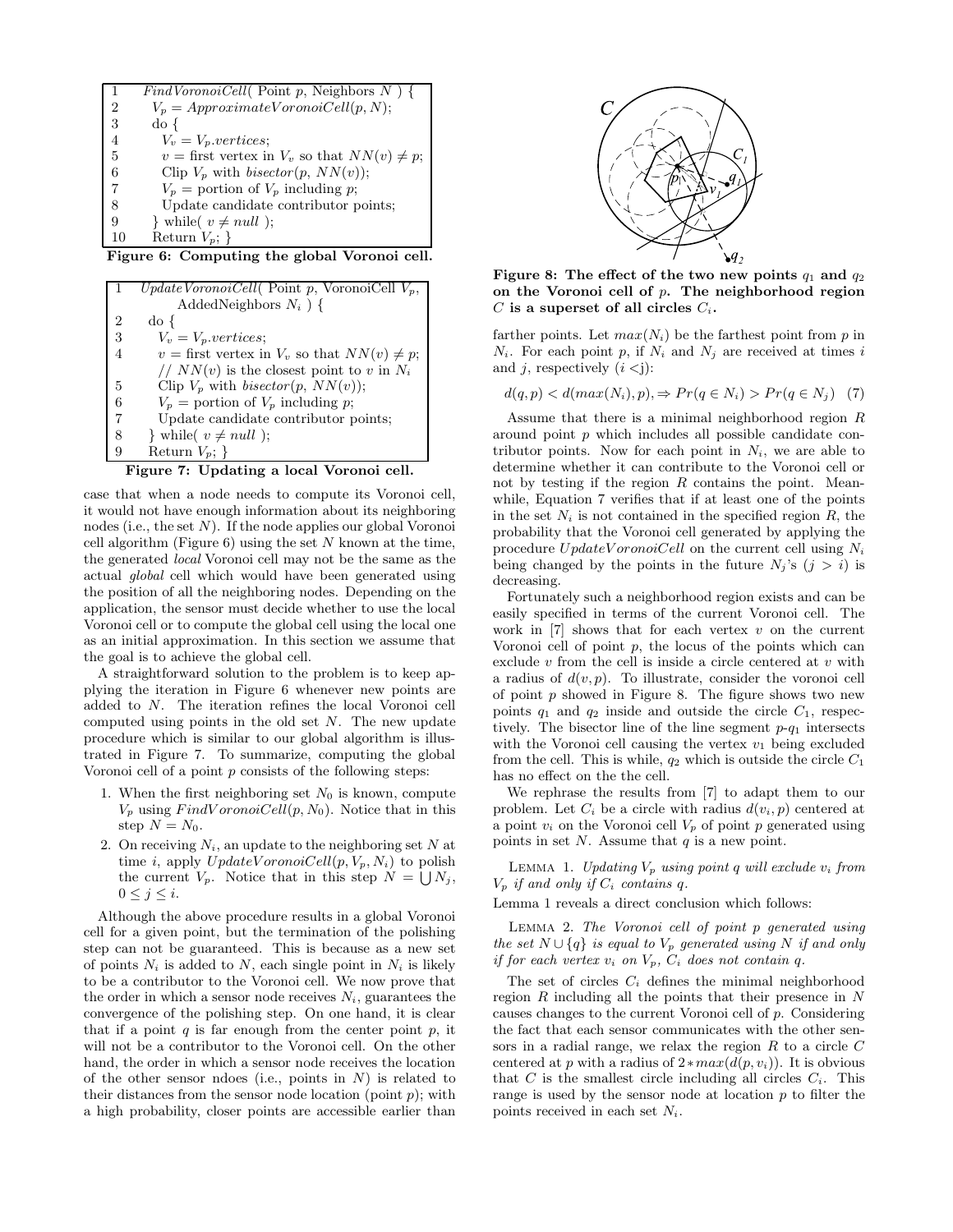In the context of sensor networks, there are cases where the node p should finalize its local Voronoi cell but it does not know the location of all the nodes in C. That is, the node has received only the location of the nodes inside a circle smaller than  $C$ . We call the later circle centered at  $p$ the *border circle* of p. When finalizing the current Voronoi cell, the node clips the cell using this circle to remove the unexplored areas from the cell.

# **6. EXPERIMENTAL RESULTS**

We conducted several experiments using two real-world sensor datasets:

- 1. **PRECIPITATION** is a real-world dataset that measures the monthly precipitation of gridded points all over the globe for 50 years <sup>4</sup>. We extracted different 53x43 grids based on this dataset. We ran 100 spatial average queries on the precipitation values monitored by simulated sensor nodes located in a randomly defined region R.
- 2. **TEMPERATURE** is a real-world dataset that measures the temperatures at points all over the globe at different altitudes for 18 months, sampled twice per day. We sliced the dataset at certain altitudes and times to construct different grids of size 64x128 with temperature as the value of each cell. We measure the average accuracy of 100 spatial average queries on the temperature values in different regions.

We compare the accuracy of the spatial average computed using the SMA, Voronoi and TIN methods. In addition, we evaluate the precision of our local Voronoi cell computation algorithm when it is used to approximate the global Voronoi cell.

For our experiments, we developed UNIX processes simulating individual sensor nodes. The sensor network was simulated as follows. First, we used real-world data from our datasets, **PRECIPITATION** and **TEMPERATURE**, collected from observation points on different grids as values monitored by the sensor nodes. To map both datasets into a single coordinate space, we reduced the resolution of each dataset into a course grid dividing the xy plane into 5x5 cells. Subsequently, we randomly selected a set of grid points as the locations of the sensor nodes to generate random networks of different densities. Finally, the value that each sensor node monitors was selected as the value of the grid point in the original dataset. The *node density* of the network is defined as the percentage of the grid points selected as nodes from the original dataset.

In all of our experiments, we used the original gridded dataset as a reference dataset. We calculated the precision of a spatial average on nodes inside an area R (termed  $SAVG_R$ ) by comparing it with  $AVG_R$ , the traditional average of all observations from the original dataset inside R. We have then measured the absolute relative error values as  $\frac{|SAVG_R - AVG_R|}{AVG_R}$ .

## **6.1 Precision**

The first set of experiments was aimed to study the precision of each of the three proposed methods to compute the spatial average. The measurements are made based on the distributed approach discussed in Section 4.2. Figure 9a illustrates the relative error of the traditional and spatial average queries on sensor networks of different densities



**Figure 9: Comparing the relative error of all methods computing the spatial average on a) precipitation data, and b) temperature data with the traditional average.**



**Figure 10: a) The maximum extent of neighborhood required to be known in each sensor node to compute its global Voronoi cell. b) Comparing the number of bytes sent through the network by different approaches.**

measuring precipitation. In the figure,  $Local - Voronoi$  is the result of processing the query by the Voronoi method using the local Voronoi cells generated based on a radial neighborhood of radius 15 for each sensor node. Besides, for each node density, the size of the grid cell used for the SMA method is the one which results in the best average. As we are expecting, the error of all methods is decreasing as the density of the nodes (i.e., observation points) is increasing. The global Voronoi generates the most accurate result. Even using the area of the local Voronoi cell generated using a neighborhood of size 15 results in less error than the traditional average. As the figure shows, local Voronoi and SMA perform similarly for this dataset. However, this observation cannot be generalized as SMA's accuracy is completely dependent on the size of the SMA grid cell and the distribution of the values in these cells. These parameters cannot be fine tuned apriori based on the network node density. Consequently, this makes SMA an unfeasible aggregation method for the sensor networks.

Figure 9b illustrates the results of the same experiment on the networks generated based on the temperature dataset. The error value of all methods are less than 1% even in the sparse networks. The reason is that the values in the original dataset has already been interpolated using a set of observations in order to be transformed to a grid. Despite the ignorable error, the traditional average has the worst error comparing to the other methods. Again, the spatial averaging based on the Voronoi method outperforms all the other methods in accuracy. Here, SMA performs as worse as the traditional average which verifies our conclusion from the previous experiment.

In the next set of experiments, we investigate the radius of radial neighborhood required to compute a local Voronoi cell as good as that of the global cell (i.e., 100% accurate cells). Figure 10a depicts that for the sparse networks the local Voronoi cell computed using the location of all the

 $^4$ http://www.jisao.washington.edu/data\_sets/willmott/